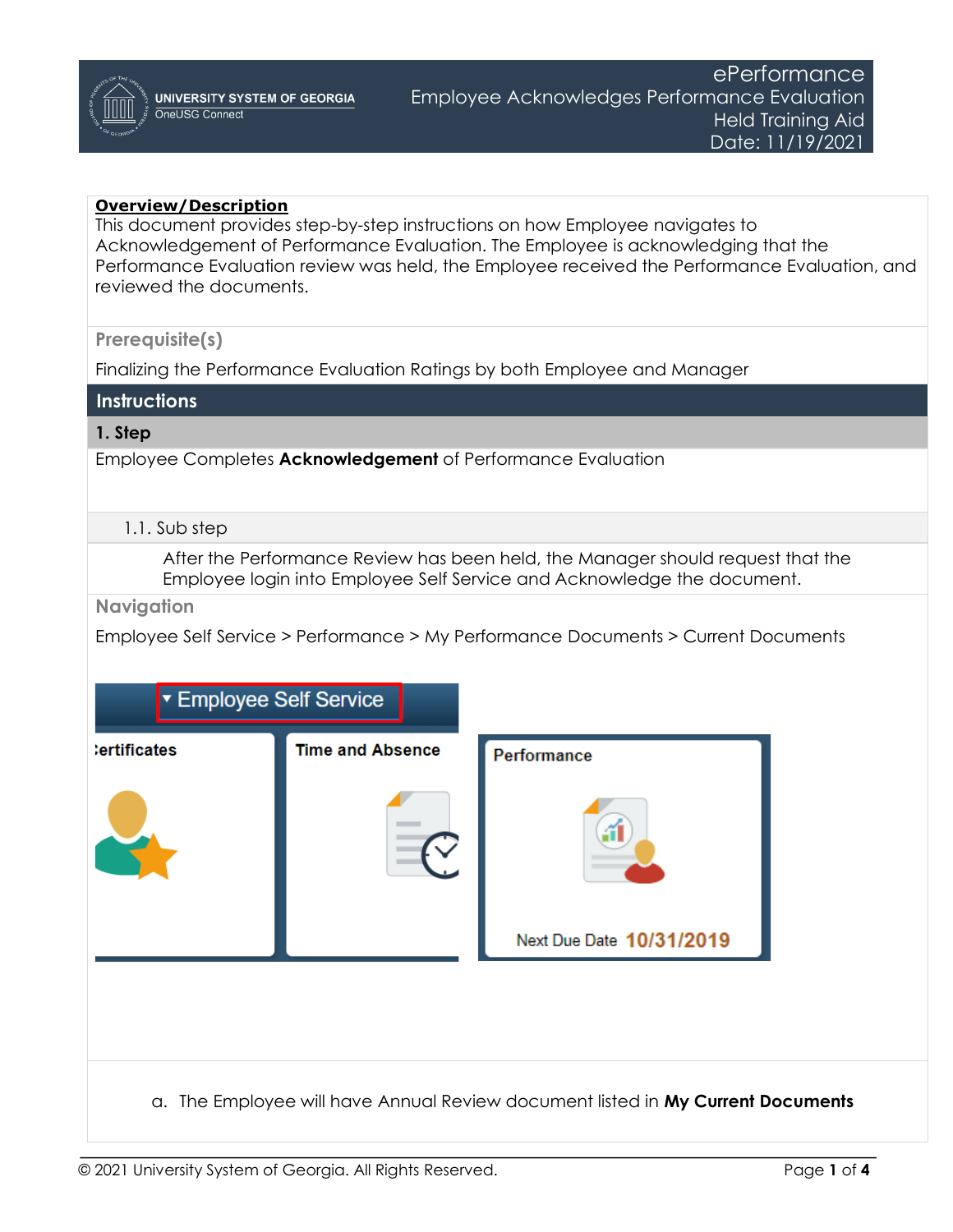| <b>Lindsey Seipel</b> ⊙<br><b>Employee Relations Manager</b><br>0352681<br><b>My Current Documents</b><br>(1)<br><b>Create Document</b><br><b>My Current Documents</b><br>My Historical Documents<br>Period Begin / Period End<br><b>Document Type</b><br><b>Document Status</b><br><b>Next Due Date</b><br>$\left( \begin{array}{c} 0 \end{array} \right)$<br><b>Evaluations of Others</b><br>01/01/2019<br><b>Evaluation in Progress</b><br>10/31/2019<br><b>USG Annual Review for Staff</b><br>$\rightarrow$<br><b>Historical Evaluations of Others</b><br>11/30/2019<br>b. The Performance Evaluation ratings and comments have been finalized by both the<br>Manager and Employee and can be viewed.<br><b>Performance Process</b><br>Q<br>< Performance<br>砎<br>$0 \times$<br>Save<br>Acknowledge<br><b>USG Annual Review for Leaders</b><br>ß<br>$C = 0$ $v$<br>Manager Evaluation - Acknowledge<br><b>图Print   El Notify   图</b> Export<br>Descripuon : The extent to which employee is proncient and professional in oral and whiteh communication. This includes istening, understanding,<br>Temembering, and following oral or written instructions; asking for clarific<br>Cynthia Burton<br>and concise manner.<br>06/01/2021 - 12/31/2021<br>Overview<br>5.00 <sub>1</sub><br>Manager Rating 5 - Exemplary<br>O O Define Criteria<br><b>Manager Comments</b><br>त्रो<br>Due Date 11/16/2021<br>C Checkpoint 1 - Skipped<br>Due Date 12/01/2021<br>$\odot$ <b><math>\bullet</math></b> Finalize Criteria<br>Due Date 12/01/2021<br>Employee Rating 5 - Exemplary<br><b>Employee Comments</b><br>© Complete Self Evaluation<br>Due Date 12/01/2021<br>⊙ ● Review Manager Evaluation<br>Due Date 12/01/2021<br>· Acknowledge<br>11/22/2021 7:25AM<br>Created By Template<br>Last Modified By Amy Phillips<br>11/24/2021 6:52AM<br>View<br>Customer Service<br>Description : The extent to which the employee provides a customer friendly environment and superior service to our clients, patients, coworkers,<br>supervisors, subordinates, faculty and students. The employee resolves customer needs with confirmed satisfaction, responsiveness, and outcomes.<br>Manager Rating 5 - Exemplary<br>5.00 晶<br><b>Manager Comments</b><br>Employee Rating 5 - Exemplary<br><b>Employee Comments</b> | < Employee Self Service       |  | <b>Performance</b> |  |
|------------------------------------------------------------------------------------------------------------------------------------------------------------------------------------------------------------------------------------------------------------------------------------------------------------------------------------------------------------------------------------------------------------------------------------------------------------------------------------------------------------------------------------------------------------------------------------------------------------------------------------------------------------------------------------------------------------------------------------------------------------------------------------------------------------------------------------------------------------------------------------------------------------------------------------------------------------------------------------------------------------------------------------------------------------------------------------------------------------------------------------------------------------------------------------------------------------------------------------------------------------------------------------------------------------------------------------------------------------------------------------------------------------------------------------------------------------------------------------------------------------------------------------------------------------------------------------------------------------------------------------------------------------------------------------------------------------------------------------------------------------------------------------------------------------------------------------------------------------------------------------------------------------------------------------------------------------------------------------------------------------------------------------------------------------------------------------------------------------------------------------------------------------------------------------------------------------------------------------------------------------------------------------------------------------------|-------------------------------|--|--------------------|--|
|                                                                                                                                                                                                                                                                                                                                                                                                                                                                                                                                                                                                                                                                                                                                                                                                                                                                                                                                                                                                                                                                                                                                                                                                                                                                                                                                                                                                                                                                                                                                                                                                                                                                                                                                                                                                                                                                                                                                                                                                                                                                                                                                                                                                                                                                                                                  |                               |  |                    |  |
|                                                                                                                                                                                                                                                                                                                                                                                                                                                                                                                                                                                                                                                                                                                                                                                                                                                                                                                                                                                                                                                                                                                                                                                                                                                                                                                                                                                                                                                                                                                                                                                                                                                                                                                                                                                                                                                                                                                                                                                                                                                                                                                                                                                                                                                                                                                  |                               |  |                    |  |
|                                                                                                                                                                                                                                                                                                                                                                                                                                                                                                                                                                                                                                                                                                                                                                                                                                                                                                                                                                                                                                                                                                                                                                                                                                                                                                                                                                                                                                                                                                                                                                                                                                                                                                                                                                                                                                                                                                                                                                                                                                                                                                                                                                                                                                                                                                                  |                               |  |                    |  |
|                                                                                                                                                                                                                                                                                                                                                                                                                                                                                                                                                                                                                                                                                                                                                                                                                                                                                                                                                                                                                                                                                                                                                                                                                                                                                                                                                                                                                                                                                                                                                                                                                                                                                                                                                                                                                                                                                                                                                                                                                                                                                                                                                                                                                                                                                                                  |                               |  |                    |  |
|                                                                                                                                                                                                                                                                                                                                                                                                                                                                                                                                                                                                                                                                                                                                                                                                                                                                                                                                                                                                                                                                                                                                                                                                                                                                                                                                                                                                                                                                                                                                                                                                                                                                                                                                                                                                                                                                                                                                                                                                                                                                                                                                                                                                                                                                                                                  |                               |  |                    |  |
|                                                                                                                                                                                                                                                                                                                                                                                                                                                                                                                                                                                                                                                                                                                                                                                                                                                                                                                                                                                                                                                                                                                                                                                                                                                                                                                                                                                                                                                                                                                                                                                                                                                                                                                                                                                                                                                                                                                                                                                                                                                                                                                                                                                                                                                                                                                  |                               |  |                    |  |
|                                                                                                                                                                                                                                                                                                                                                                                                                                                                                                                                                                                                                                                                                                                                                                                                                                                                                                                                                                                                                                                                                                                                                                                                                                                                                                                                                                                                                                                                                                                                                                                                                                                                                                                                                                                                                                                                                                                                                                                                                                                                                                                                                                                                                                                                                                                  |                               |  |                    |  |
|                                                                                                                                                                                                                                                                                                                                                                                                                                                                                                                                                                                                                                                                                                                                                                                                                                                                                                                                                                                                                                                                                                                                                                                                                                                                                                                                                                                                                                                                                                                                                                                                                                                                                                                                                                                                                                                                                                                                                                                                                                                                                                                                                                                                                                                                                                                  | Performance Process           |  |                    |  |
|                                                                                                                                                                                                                                                                                                                                                                                                                                                                                                                                                                                                                                                                                                                                                                                                                                                                                                                                                                                                                                                                                                                                                                                                                                                                                                                                                                                                                                                                                                                                                                                                                                                                                                                                                                                                                                                                                                                                                                                                                                                                                                                                                                                                                                                                                                                  | <b>Steps and Tasks</b>        |  |                    |  |
|                                                                                                                                                                                                                                                                                                                                                                                                                                                                                                                                                                                                                                                                                                                                                                                                                                                                                                                                                                                                                                                                                                                                                                                                                                                                                                                                                                                                                                                                                                                                                                                                                                                                                                                                                                                                                                                                                                                                                                                                                                                                                                                                                                                                                                                                                                                  | USG Annual Review for Leaders |  |                    |  |
|                                                                                                                                                                                                                                                                                                                                                                                                                                                                                                                                                                                                                                                                                                                                                                                                                                                                                                                                                                                                                                                                                                                                                                                                                                                                                                                                                                                                                                                                                                                                                                                                                                                                                                                                                                                                                                                                                                                                                                                                                                                                                                                                                                                                                                                                                                                  |                               |  |                    |  |
|                                                                                                                                                                                                                                                                                                                                                                                                                                                                                                                                                                                                                                                                                                                                                                                                                                                                                                                                                                                                                                                                                                                                                                                                                                                                                                                                                                                                                                                                                                                                                                                                                                                                                                                                                                                                                                                                                                                                                                                                                                                                                                                                                                                                                                                                                                                  |                               |  |                    |  |
|                                                                                                                                                                                                                                                                                                                                                                                                                                                                                                                                                                                                                                                                                                                                                                                                                                                                                                                                                                                                                                                                                                                                                                                                                                                                                                                                                                                                                                                                                                                                                                                                                                                                                                                                                                                                                                                                                                                                                                                                                                                                                                                                                                                                                                                                                                                  |                               |  |                    |  |
|                                                                                                                                                                                                                                                                                                                                                                                                                                                                                                                                                                                                                                                                                                                                                                                                                                                                                                                                                                                                                                                                                                                                                                                                                                                                                                                                                                                                                                                                                                                                                                                                                                                                                                                                                                                                                                                                                                                                                                                                                                                                                                                                                                                                                                                                                                                  |                               |  |                    |  |
|                                                                                                                                                                                                                                                                                                                                                                                                                                                                                                                                                                                                                                                                                                                                                                                                                                                                                                                                                                                                                                                                                                                                                                                                                                                                                                                                                                                                                                                                                                                                                                                                                                                                                                                                                                                                                                                                                                                                                                                                                                                                                                                                                                                                                                                                                                                  |                               |  |                    |  |
|                                                                                                                                                                                                                                                                                                                                                                                                                                                                                                                                                                                                                                                                                                                                                                                                                                                                                                                                                                                                                                                                                                                                                                                                                                                                                                                                                                                                                                                                                                                                                                                                                                                                                                                                                                                                                                                                                                                                                                                                                                                                                                                                                                                                                                                                                                                  |                               |  |                    |  |
|                                                                                                                                                                                                                                                                                                                                                                                                                                                                                                                                                                                                                                                                                                                                                                                                                                                                                                                                                                                                                                                                                                                                                                                                                                                                                                                                                                                                                                                                                                                                                                                                                                                                                                                                                                                                                                                                                                                                                                                                                                                                                                                                                                                                                                                                                                                  |                               |  |                    |  |
|                                                                                                                                                                                                                                                                                                                                                                                                                                                                                                                                                                                                                                                                                                                                                                                                                                                                                                                                                                                                                                                                                                                                                                                                                                                                                                                                                                                                                                                                                                                                                                                                                                                                                                                                                                                                                                                                                                                                                                                                                                                                                                                                                                                                                                                                                                                  |                               |  |                    |  |
|                                                                                                                                                                                                                                                                                                                                                                                                                                                                                                                                                                                                                                                                                                                                                                                                                                                                                                                                                                                                                                                                                                                                                                                                                                                                                                                                                                                                                                                                                                                                                                                                                                                                                                                                                                                                                                                                                                                                                                                                                                                                                                                                                                                                                                                                                                                  |                               |  |                    |  |
|                                                                                                                                                                                                                                                                                                                                                                                                                                                                                                                                                                                                                                                                                                                                                                                                                                                                                                                                                                                                                                                                                                                                                                                                                                                                                                                                                                                                                                                                                                                                                                                                                                                                                                                                                                                                                                                                                                                                                                                                                                                                                                                                                                                                                                                                                                                  |                               |  |                    |  |
|                                                                                                                                                                                                                                                                                                                                                                                                                                                                                                                                                                                                                                                                                                                                                                                                                                                                                                                                                                                                                                                                                                                                                                                                                                                                                                                                                                                                                                                                                                                                                                                                                                                                                                                                                                                                                                                                                                                                                                                                                                                                                                                                                                                                                                                                                                                  |                               |  |                    |  |
|                                                                                                                                                                                                                                                                                                                                                                                                                                                                                                                                                                                                                                                                                                                                                                                                                                                                                                                                                                                                                                                                                                                                                                                                                                                                                                                                                                                                                                                                                                                                                                                                                                                                                                                                                                                                                                                                                                                                                                                                                                                                                                                                                                                                                                                                                                                  |                               |  |                    |  |
|                                                                                                                                                                                                                                                                                                                                                                                                                                                                                                                                                                                                                                                                                                                                                                                                                                                                                                                                                                                                                                                                                                                                                                                                                                                                                                                                                                                                                                                                                                                                                                                                                                                                                                                                                                                                                                                                                                                                                                                                                                                                                                                                                                                                                                                                                                                  |                               |  |                    |  |
|                                                                                                                                                                                                                                                                                                                                                                                                                                                                                                                                                                                                                                                                                                                                                                                                                                                                                                                                                                                                                                                                                                                                                                                                                                                                                                                                                                                                                                                                                                                                                                                                                                                                                                                                                                                                                                                                                                                                                                                                                                                                                                                                                                                                                                                                                                                  |                               |  |                    |  |
|                                                                                                                                                                                                                                                                                                                                                                                                                                                                                                                                                                                                                                                                                                                                                                                                                                                                                                                                                                                                                                                                                                                                                                                                                                                                                                                                                                                                                                                                                                                                                                                                                                                                                                                                                                                                                                                                                                                                                                                                                                                                                                                                                                                                                                                                                                                  |                               |  |                    |  |
|                                                                                                                                                                                                                                                                                                                                                                                                                                                                                                                                                                                                                                                                                                                                                                                                                                                                                                                                                                                                                                                                                                                                                                                                                                                                                                                                                                                                                                                                                                                                                                                                                                                                                                                                                                                                                                                                                                                                                                                                                                                                                                                                                                                                                                                                                                                  |                               |  |                    |  |
|                                                                                                                                                                                                                                                                                                                                                                                                                                                                                                                                                                                                                                                                                                                                                                                                                                                                                                                                                                                                                                                                                                                                                                                                                                                                                                                                                                                                                                                                                                                                                                                                                                                                                                                                                                                                                                                                                                                                                                                                                                                                                                                                                                                                                                                                                                                  |                               |  |                    |  |
|                                                                                                                                                                                                                                                                                                                                                                                                                                                                                                                                                                                                                                                                                                                                                                                                                                                                                                                                                                                                                                                                                                                                                                                                                                                                                                                                                                                                                                                                                                                                                                                                                                                                                                                                                                                                                                                                                                                                                                                                                                                                                                                                                                                                                                                                                                                  |                               |  |                    |  |
|                                                                                                                                                                                                                                                                                                                                                                                                                                                                                                                                                                                                                                                                                                                                                                                                                                                                                                                                                                                                                                                                                                                                                                                                                                                                                                                                                                                                                                                                                                                                                                                                                                                                                                                                                                                                                                                                                                                                                                                                                                                                                                                                                                                                                                                                                                                  |                               |  |                    |  |
|                                                                                                                                                                                                                                                                                                                                                                                                                                                                                                                                                                                                                                                                                                                                                                                                                                                                                                                                                                                                                                                                                                                                                                                                                                                                                                                                                                                                                                                                                                                                                                                                                                                                                                                                                                                                                                                                                                                                                                                                                                                                                                                                                                                                                                                                                                                  |                               |  |                    |  |
|                                                                                                                                                                                                                                                                                                                                                                                                                                                                                                                                                                                                                                                                                                                                                                                                                                                                                                                                                                                                                                                                                                                                                                                                                                                                                                                                                                                                                                                                                                                                                                                                                                                                                                                                                                                                                                                                                                                                                                                                                                                                                                                                                                                                                                                                                                                  |                               |  |                    |  |
|                                                                                                                                                                                                                                                                                                                                                                                                                                                                                                                                                                                                                                                                                                                                                                                                                                                                                                                                                                                                                                                                                                                                                                                                                                                                                                                                                                                                                                                                                                                                                                                                                                                                                                                                                                                                                                                                                                                                                                                                                                                                                                                                                                                                                                                                                                                  |                               |  |                    |  |
|                                                                                                                                                                                                                                                                                                                                                                                                                                                                                                                                                                                                                                                                                                                                                                                                                                                                                                                                                                                                                                                                                                                                                                                                                                                                                                                                                                                                                                                                                                                                                                                                                                                                                                                                                                                                                                                                                                                                                                                                                                                                                                                                                                                                                                                                                                                  |                               |  |                    |  |
| <b>Overall Summary</b> tab                                                                                                                                                                                                                                                                                                                                                                                                                                                                                                                                                                                                                                                                                                                                                                                                                                                                                                                                                                                                                                                                                                                                                                                                                                                                                                                                                                                                                                                                                                                                                                                                                                                                                                                                                                                                                                                                                                                                                                                                                                                                                                                                                                                                                                                                                       |                               |  |                    |  |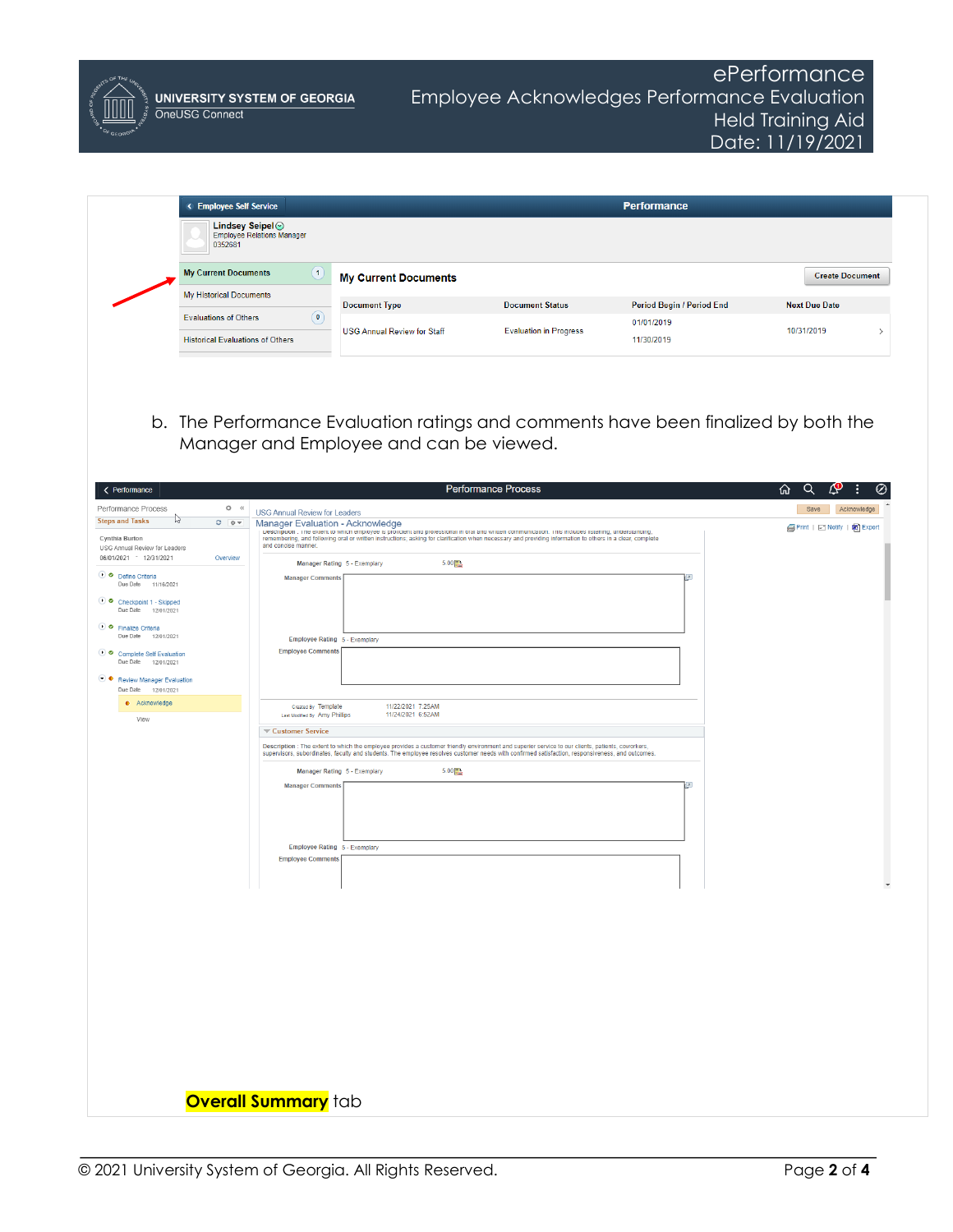

**UNIVERSITY SYSTEM OF GEORGIA** OneUSG Connect

# ePerformance Employee Acknowledges Performance Evaluation Held Training Aid Date: 11/19/2021

| < Performance                                            |                                  |                                                                                                                                                           | Performance Process              | Q<br>⋒                              |
|----------------------------------------------------------|----------------------------------|-----------------------------------------------------------------------------------------------------------------------------------------------------------|----------------------------------|-------------------------------------|
| Performance Process                                      | $\circ$<br>$\ll$                 | <b>USG Annual Review for Leaders</b>                                                                                                                      |                                  | [ Save ]<br>Acknowledge             |
| <b>Steps and Tasks</b>                                   | $C = 0$ $v$                      | Manager Evaluation - Acknowledge                                                                                                                          |                                  | <b>图Print   □ Notify   图</b> Export |
| Cynthia Burton                                           |                                  | Department 1060416                                                                                                                                        | <b>HRS-Human Resources</b>       |                                     |
| USG Annual Review for Leaders<br>06/01/2021 - 12/31/2021 | Overview                         | Location 430                                                                                                                                              | <b>Kennesaw State University</b> |                                     |
|                                                          |                                  | This document is currently waiting for your acknowledgment.                                                                                               |                                  |                                     |
| O O Define Criteria                                      |                                  | Select the Acknowledge button to confirm that you and your manager have discussed this document. Your name will be placed in the signature section on the |                                  |                                     |
| Due Date 11/16/2021                                      |                                  | printed document acknowledging that the review was held.                                                                                                  |                                  |                                     |
| © Checkpoint 1 - Skipped                                 |                                  |                                                                                                                                                           |                                  |                                     |
| Due Date 12/01/2021                                      |                                  | Goals Job Duties Performance Factors USG Core Values Overall Summary Sign-off Remarks                                                                     |                                  |                                     |
| O C Finalize Criteria                                    |                                  |                                                                                                                                                           |                                  |                                     |
| Due Date 12/01/2021                                      |                                  | ▼ Section 7 - Overall Summary                                                                                                                             |                                  |                                     |
| C Complete Self Evaluation                               |                                  |                                                                                                                                                           |                                  |                                     |
| Due Date 12/01/2021                                      |                                  | 3.75 晶<br>Manager Rating 4 - Superior                                                                                                                     |                                  |                                     |
| Review Manager Evaluation                                |                                  | <b>Manager Comments</b>                                                                                                                                   |                                  | $\overline{a}$                      |
| Due Date 12/01/2021                                      |                                  |                                                                                                                                                           |                                  |                                     |
| $\bullet$ Acknowledge                                    |                                  |                                                                                                                                                           |                                  |                                     |
| View                                                     |                                  |                                                                                                                                                           |                                  |                                     |
|                                                          |                                  |                                                                                                                                                           |                                  |                                     |
|                                                          |                                  |                                                                                                                                                           |                                  |                                     |
|                                                          |                                  | Employee Rating 3 - Successful                                                                                                                            |                                  |                                     |
|                                                          |                                  |                                                                                                                                                           |                                  |                                     |
|                                                          |                                  | <b>Employee Comments</b>                                                                                                                                  |                                  |                                     |
|                                                          |                                  |                                                                                                                                                           |                                  |                                     |
|                                                          |                                  |                                                                                                                                                           |                                  |                                     |
|                                                          |                                  |                                                                                                                                                           |                                  |                                     |
|                                                          |                                  |                                                                                                                                                           |                                  |                                     |
|                                                          |                                  |                                                                                                                                                           |                                  |                                     |
|                                                          |                                  |                                                                                                                                                           |                                  |                                     |
|                                                          |                                  | <b>Performance Process</b>                                                                                                                                |                                  | 73)<br>Â<br>u                       |
|                                                          |                                  |                                                                                                                                                           |                                  |                                     |
| <b>USG Annual Review for Staff</b>                       |                                  |                                                                                                                                                           |                                  | Save<br>Acknowledge                 |
|                                                          | Manager Evaluation - Acknowledge |                                                                                                                                                           |                                  |                                     |
|                                                          |                                  |                                                                                                                                                           |                                  | Print   El Notify   88 Export       |
| ▼ Employee Data                                          |                                  |                                                                                                                                                           |                                  |                                     |
|                                                          |                                  | Employee ID 0352681                                                                                                                                       |                                  |                                     |
|                                                          |                                  | Department 1060416<br>HRS-Human Resources                                                                                                                 |                                  |                                     |
|                                                          |                                  | Kennesaw State University<br>Location 430                                                                                                                 |                                  |                                     |
|                                                          |                                  | <b>Rating History</b>                                                                                                                                     |                                  |                                     |
|                                                          |                                  |                                                                                                                                                           |                                  |                                     |
|                                                          |                                  | Goals Performance Factors USG Core Values Institutional Values Ethics Compliance Professional Dvlpmnt Final Remarks Overall Summary                       |                                  |                                     |
| Gection 9 - Overall Summary                              |                                  |                                                                                                                                                           |                                  |                                     |
|                                                          |                                  |                                                                                                                                                           |                                  |                                     |
|                                                          |                                  |                                                                                                                                                           |                                  |                                     |
|                                                          |                                  |                                                                                                                                                           |                                  |                                     |
|                                                          |                                  |                                                                                                                                                           |                                  |                                     |
|                                                          |                                  |                                                                                                                                                           |                                  |                                     |
|                                                          |                                  |                                                                                                                                                           |                                  |                                     |
|                                                          |                                  |                                                                                                                                                           |                                  |                                     |
|                                                          |                                  |                                                                                                                                                           |                                  |                                     |
|                                                          |                                  |                                                                                                                                                           |                                  |                                     |
|                                                          |                                  |                                                                                                                                                           |                                  |                                     |
|                                                          |                                  |                                                                                                                                                           |                                  |                                     |
|                                                          |                                  |                                                                                                                                                           |                                  |                                     |
|                                                          |                                  |                                                                                                                                                           |                                  |                                     |
|                                                          |                                  |                                                                                                                                                           |                                  |                                     |
|                                                          |                                  |                                                                                                                                                           |                                  |                                     |
|                                                          |                                  |                                                                                                                                                           |                                  |                                     |
|                                                          |                                  |                                                                                                                                                           |                                  |                                     |
|                                                          |                                  |                                                                                                                                                           |                                  |                                     |
|                                                          |                                  |                                                                                                                                                           |                                  |                                     |
|                                                          |                                  | d. Employee chooses Acknowledge and has the option to add final comments before                                                                           |                                  |                                     |